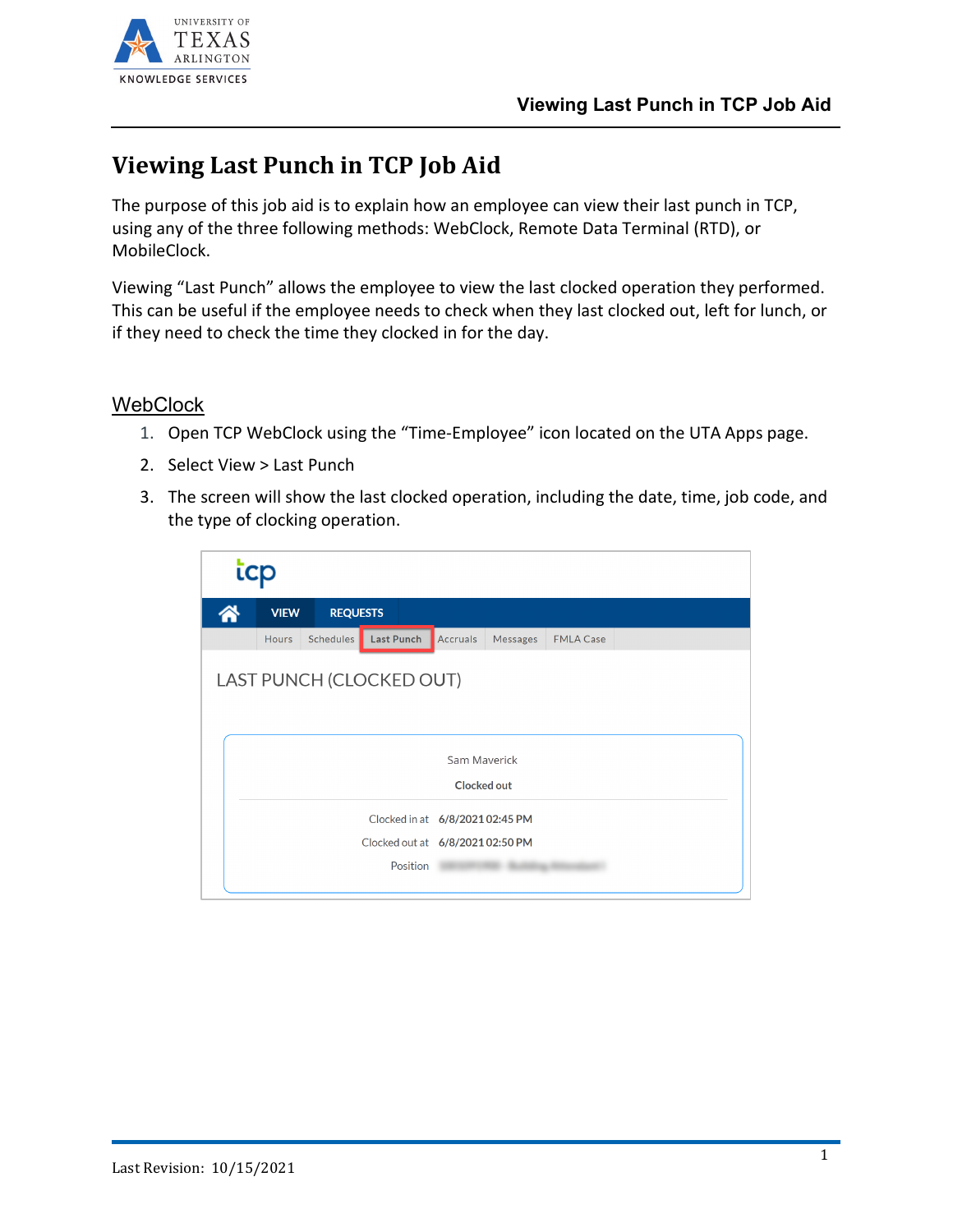

## Remote Data Terminal (RDT)

- 1. Enter the Employee ID. Alternatively, scan your employee ID badge.
- 2. Enter your PIN.
- 3. Self Service > click "Last Punch".

| <b>Hours</b>      | <b>Schedules</b> |                     |
|-------------------|------------------|---------------------|
| <b>Last Punch</b> | <b>Messages</b>  |                     |
| <b>Accruals</b>   | <b>Requests</b>  |                     |
|                   |                  |                     |
|                   |                  | Cancel              |
|                   |                  | <b>Self Service</b> |

4. Last punch will show the last clocked operation, including the date, time, job code, and the type of clocking operation. Click "Ok".

|          | Last Punch (Clocked In)          |  |
|----------|----------------------------------|--|
|          | Clocked in at 10/7/2021 10:19 am |  |
| Position | 1234567890 - Housekeeper I       |  |
|          |                                  |  |
|          |                                  |  |
|          |                                  |  |
|          |                                  |  |
|          |                                  |  |
|          |                                  |  |
|          | Ok                               |  |